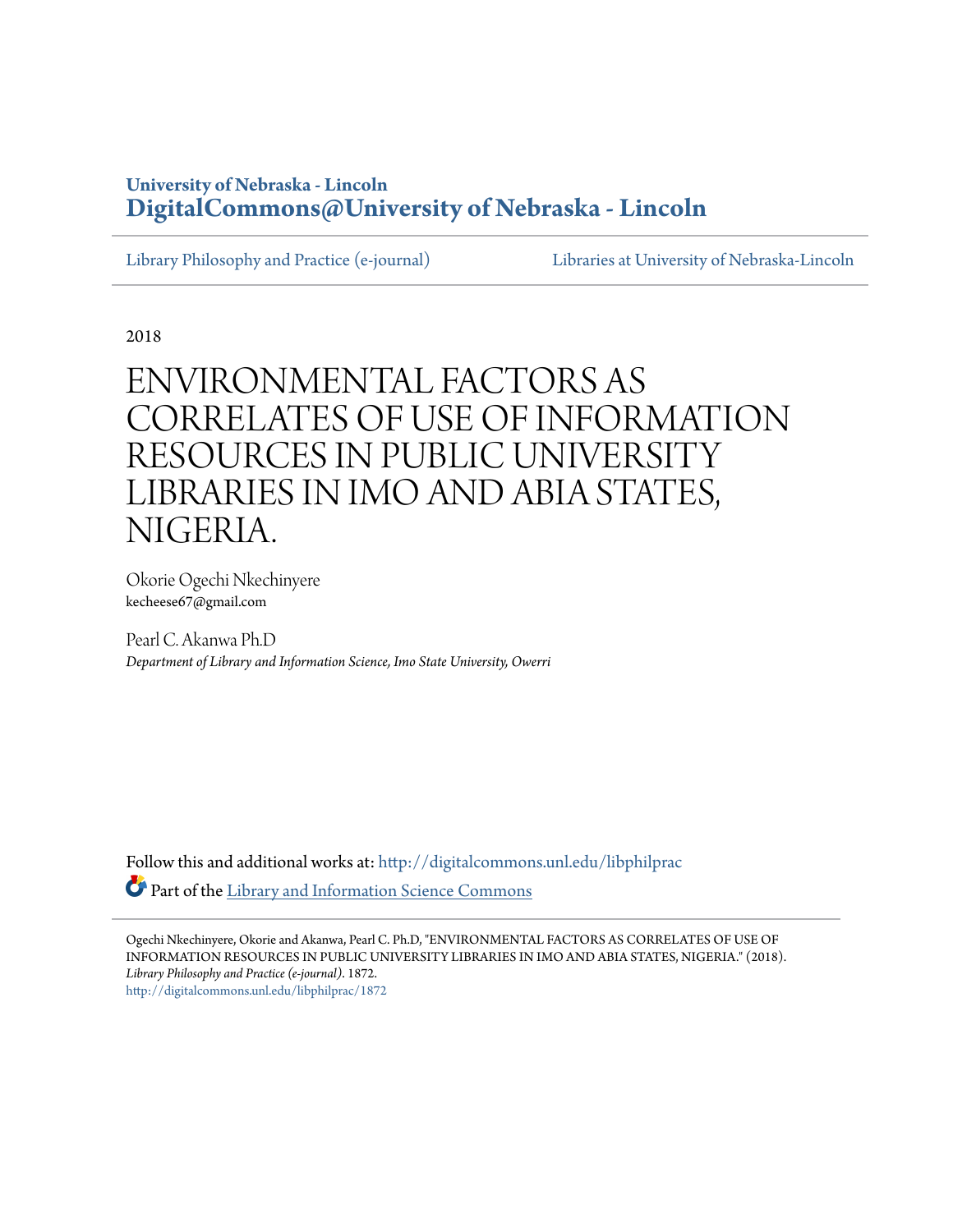# **ENVIRONMENTAL FACTORS AS CORRELATES OF USE OF INFORMATION RESOURCES IN PUBLIC UNIVERSITY LIBRARIES IN IMO AND ABIA STATES, NIGERIA.**

**Okorie, Ogechi Nkechi Department of Library and Information Science Imo State University, Owerri e-mail:** [onkechi17@yahoo.com](mailto:onkechi17@yahoo.com)

#### **Abstract**

The study examined the environmental factors as correlates of use of information resources in public university libraries in Imo and Abia States, Nigeria. It was guided by three research questions and two hypotheses. Survey and linear correlational designs were adopted for the study. A sample of 379 students was drawn from a population of 32,999 registered users of the university libraries studied. Data collected were analysed using mean scores and standard deviation for research question one and Pearson Product Moment Correlation Coefficient (PPMC) for questions two and three. The hypotheses were tested employing t-test statistics at 0.05 level of significance. Findings show that: all types of information resources listed are used in the university libraries studied while very low and insignificant relationship exists between the environmental factors and use of the information resources. Also, while the extent to which the environmental factors relate to use of information resources in the federal university libraries is very low and negative, the extent of relationship is low and positive in the state universities with a significant difference. The study recommended, among others that, the library management under study the environments to find out the detracting factors so as to remove, improve on them or work on their control so as to encourage the use of all the library resources.

**Key Words:** Environmental factors, Information resources, Use of information resource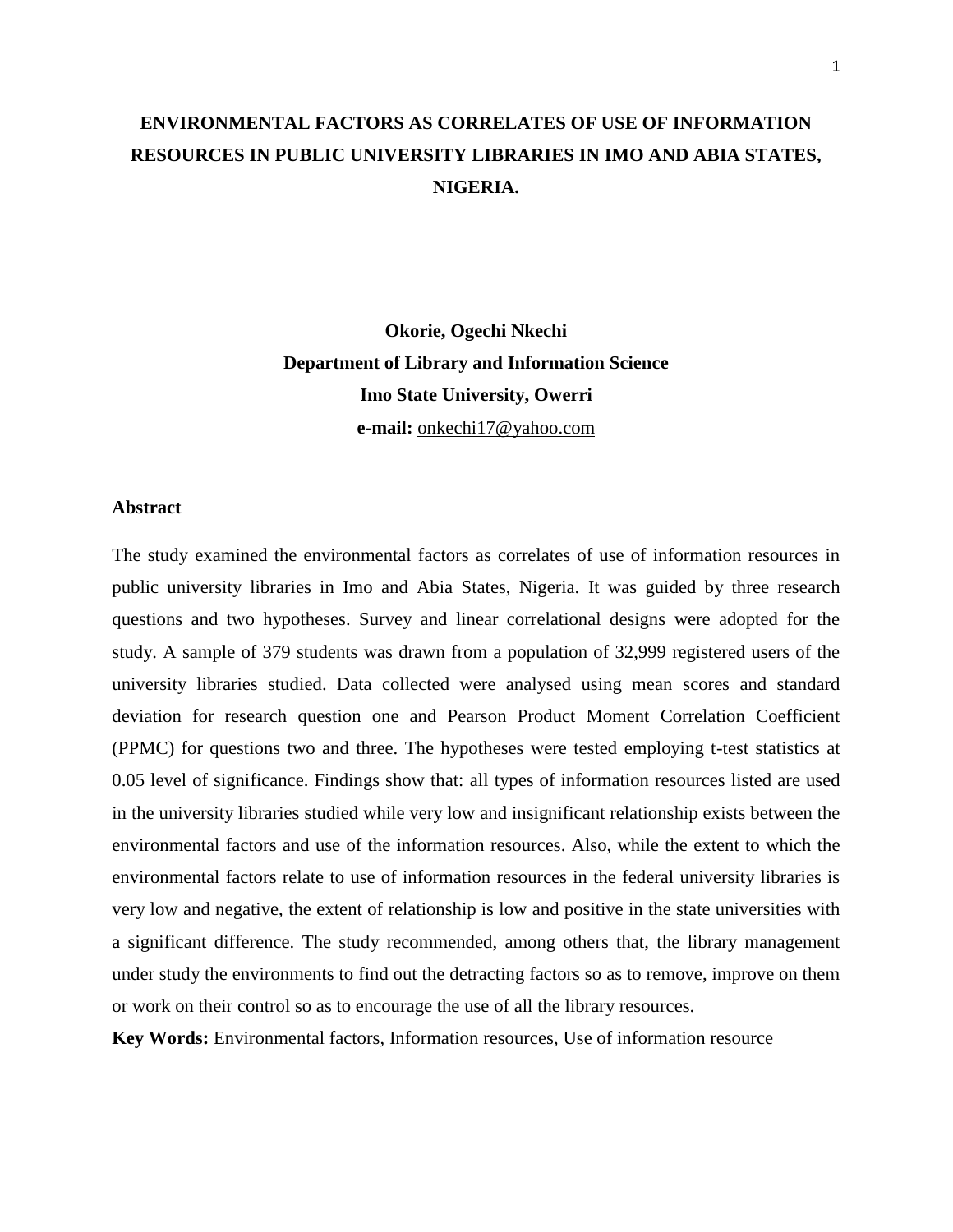#### **Introduction**

Information plays a central role in the academic advancement of the user community in institutions of higher learning. From primary to tertiary level its pivotal role in positively enhancing academic programmes cannot be over emphasized. It is a raw material which enables researchers to monitor the progress in their disciplines and to learn about developments in other fields of study. Similarly, Bitagi (2013) notes that it is news that comes to the receiver for the first time which enables the receiver to take action according to expectations. To play its role, it is presented to the user community in variety of forms called resources. Information resources therefore are primarily, processed, organized, stored and made accessible to aid users in their reading and research activities. They include books, journals, theses, dissertations, technical report and all related materials in print format, Information and Communication Technology (ICT) and related electronic gadgets. Evidently, information resources are made visible when they are put to use.

Use with regards to the library depicts using of library information resources. It involves reading books/periodicals, surfing the net, getting answers to reference questions, etc. by the library users. Use of information resources enhances effective research among users in universities. The university environment and its library should therefore be conducive and serene to encourage users to use the resources towards actualizing their academic pursuit.

Environment is the totality of elements which individually or collectively establish the requirements which must be met by any library to enhance the use of its information resources. Hoffmann (2015) citing Leipzig opined that environment is the space surrounding a human being which also exerts impact on him and influences his living conditions. Users discover their real selves and abilities to substitute worthy activities for useless and frivolous ones in a desirable system and library environment. In alliance with the above view, Uhegbu (2007) asserts that whether in the general community setting or in the library, the environment is a vital consideration by users and it influences the use of the library. Hence, the elements, surroundings or conditions that make up the environment, must encourage positive library and its information resources utilization.

The elements or environmental factors or ecological factors are changeable factors that are part of the users' working environment. They consist of varied external factors that influence [living organisms.](https://en.wikipedia.org/wiki/Living_organism) Usually, they exist outside the library doors and librarians do not typically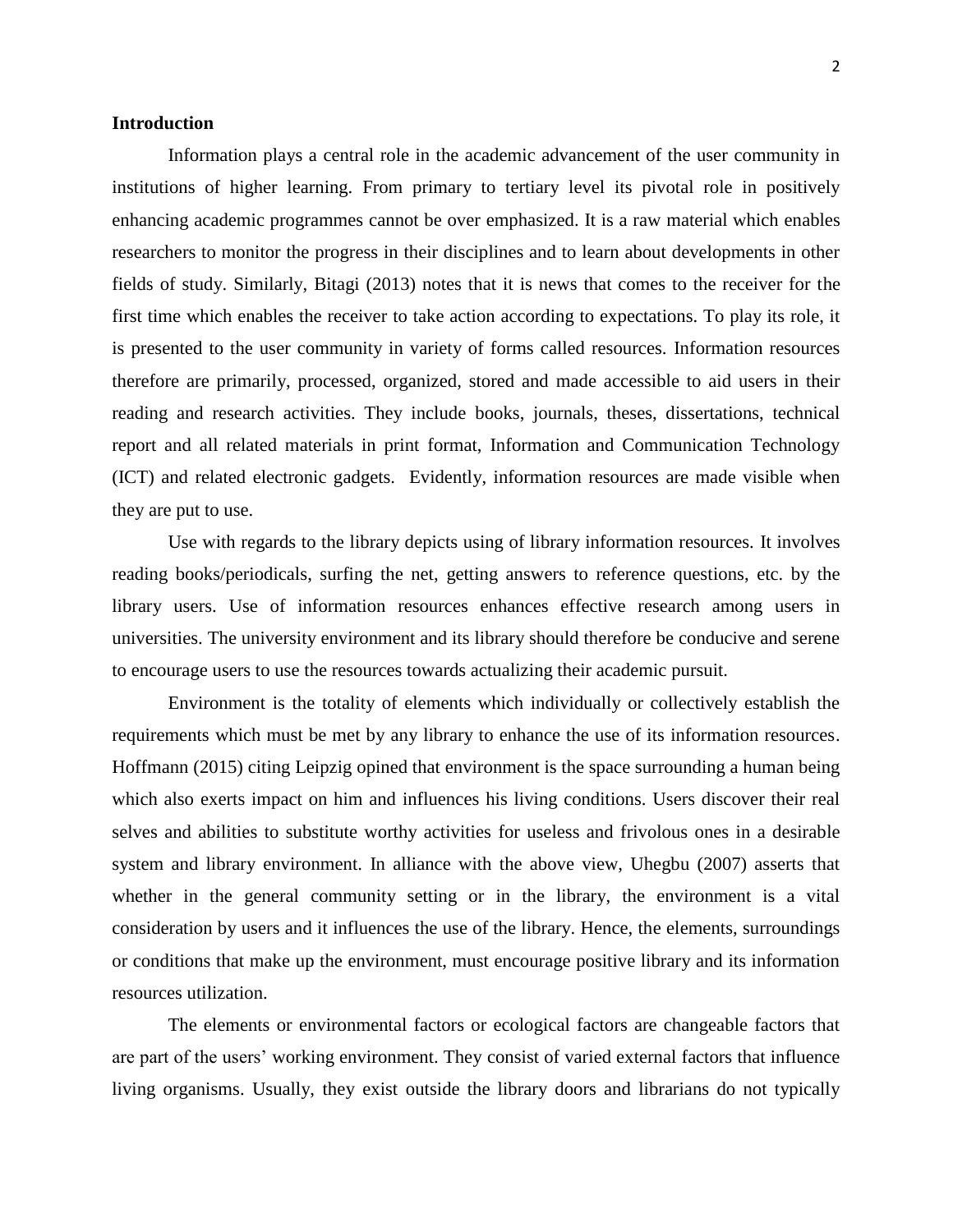have much control over them. In a university setting, the environmental factors are the non living factors that can affect users' interest in using the library resources. They include: sister libraries, bookstalls, cyber cafes, social activities, lecture rooms, relaxation centers and lecturers teaching methods. These factors can have positive and or negative influences on library use. While they can attract users to the library, they can also make or force users to dislike the use of the library. They are thus expected to be studied or monitored so that their existence does not infringe on users' interest to use the resources. For the purpose of this study, it is vital to understand the environmental factors that influence the use of library resources by students. It is based on this background that this study collected responses on the environmental factors that influence use of information resources in the university libraries studied.

#### **Objectives of the Study**

The purposes of this study include to:

- 1. determine the information resources utilized in the university libraries studied;
- 2. ascertain the relationship between environmental factors existing in the university libraries studied and use of information resources;
- 3. determine the extent to which the environmental factors influence the use of information resources in the federal and state university libraries studied.

#### **Hypotheses**

The following null hypotheses were formulated and tested at 0.05 level of significance:

- 1. The coefficient of correlation between the environmental factors and use of library information resources in the universities studied is not significant.
- 2. The extent of correlation between the environmental factors and use of library information resources obtained from the Federal and State Universities do not differ significantly.

#### **Literature Review**

The nature of university programmes require the provision of information resources to compliment teaching, learning and research activities in the university. It also demands that students must do a lot of independent studies on their own using their personal collection and the information resources provided in the library. Use of information resources is an action made by the library patrons. According to Ntui and Udah (2015) it is the practical and maximum use of library resources identified and acquired by a user for the purpose of solving a problem or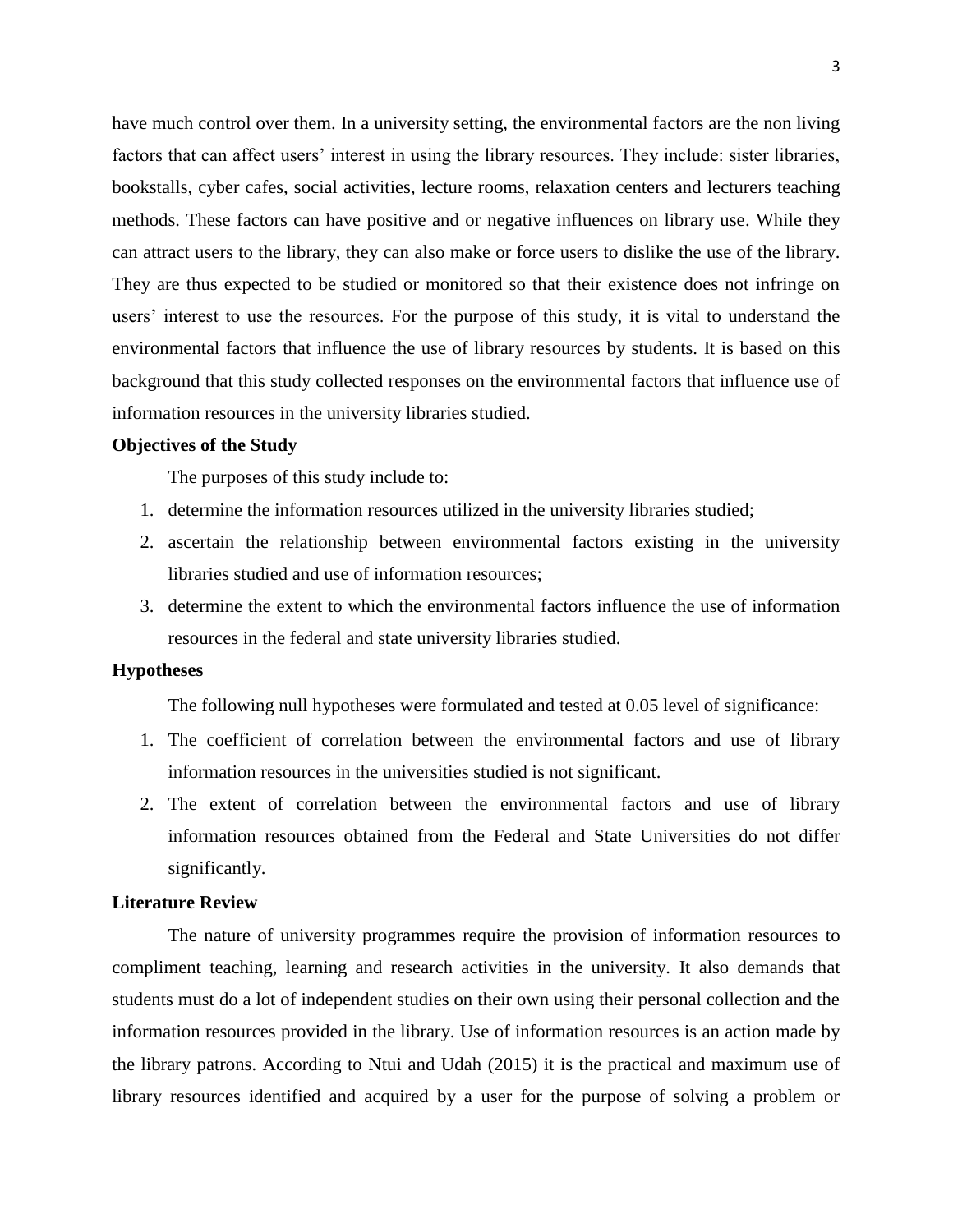achieving a set goal. It is always the major concern of libraries hence Nwokedi and Ogundare (2005) maintained that one of the major objectives of any library is to ensure that maximum use is made of its resources and services. Despite the emphasis placed on use of information resources in libraries, a bizarre state of underutilization is still reported. For instance, Ajiboye and Tella (2007) and Agboola (2010) in their respective studies noted the underuse of most of the library information resources by undergraduate students in University of Botswana and some Nigerian universities. Ojo and Akande (2005) identified the low level of usage of the electronic information resources among students. The obligatory role of university libraries as locations for intensive study cannot be achieved without adequate information resources made available in a conducive environment.

Environment could be external or internal. While the internal environment is an active environment and consists of a collection of other systems and organizations, the external environment comprises those forces and events outside the organization boundaries that impinge on its activities (Palmer & Hartley, 2002). The external environment which is the focus of this study is also called general, remote or macro environment. It includes demographic, economic, political, socio-cultural and ICT development factors. They directly or indirectly influence an organizational (library) performance and growth.

The environment where the university library is established exerts influence on the intellectual expressions of its benefactors and beneficiaries using the variables contained in it. Such variables include: sister libraries, bookstalls, lecture rooms, and cyber cafes, students' hostels, lecturers teaching methods, and university policy. They are the general factors within and around the university which the library cannot easily exert its control. Babalola (2012) opined that environmental factors are the external forces that impede the use of information resources in the library like social interaction, power supply, physical facilities (classrooms), lighting level (natural light), motivation, etc. Other external factors include natural disasters like; earthquakes, volcanoes and forest fires, climatic conditions (harsh sunlight, flood and humidity), social activities, rodents (cockroaches, termites, centipedes, snakes etc.). Knowledge of the variables is crucial to the understanding of the roles they can play in the use of academic (university) libraries.

The application of Information and Communication Technology gadgets is changing management of libraries and information centres and also challenging the use of paper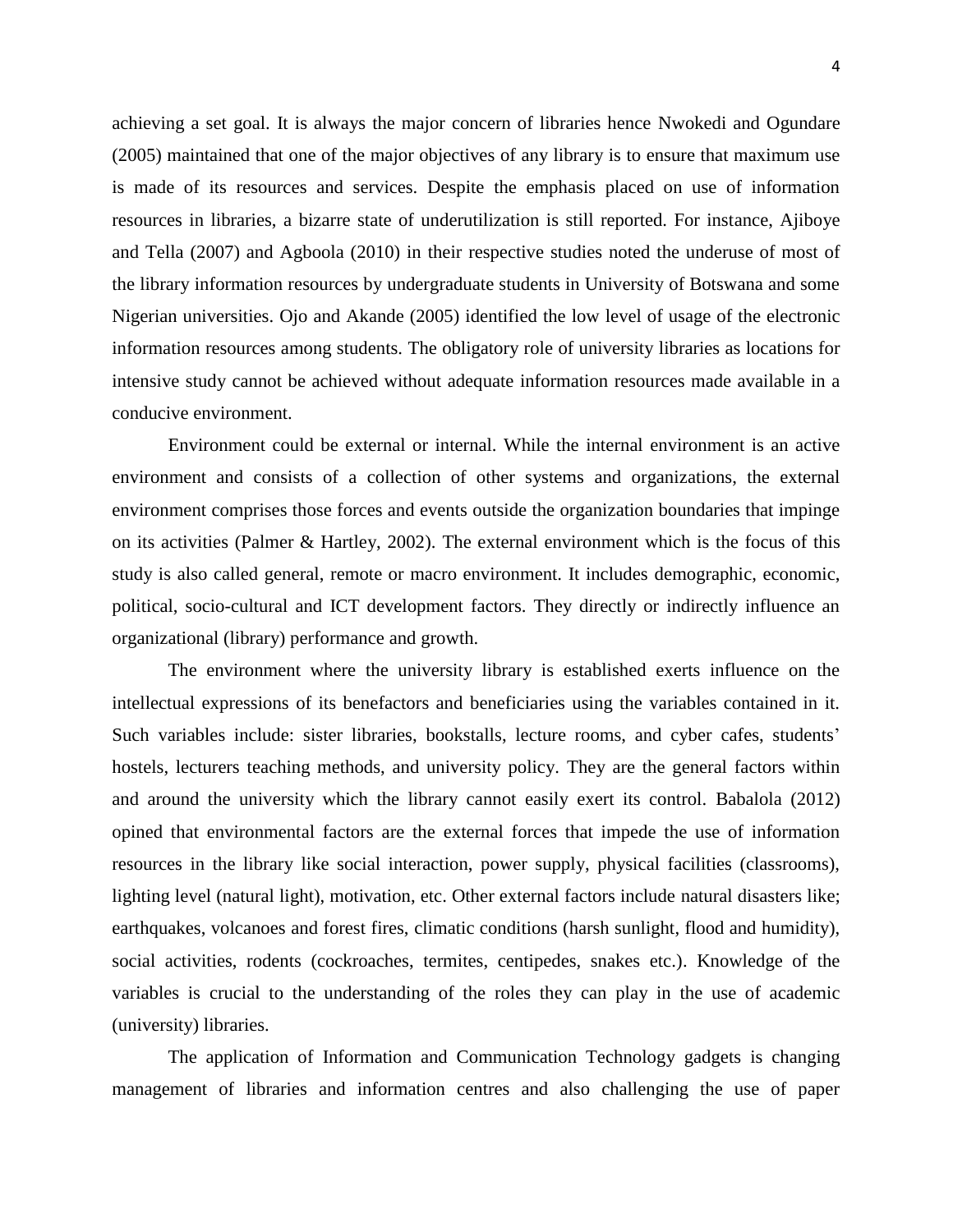information resources. Some of the ICTs existing outside the library that affects use of information resources in the library include: online databases, electronic journals, optical storage devices, CD-ROM, DVDs, software (server software, specialty and productivity software etc.) and hardware (computers, printers, scanner, networking components, etc.). They pose a challenge to the use of library resources. Much as technological innovations have increased the users' search horizon and contribute to easy access to information resources, social activities and Internet/cyber cafes around the university environment pose a competition for students' attention and challenge to the use of library resources. Simmond and Andaleeb (2001) noted that social networks in smart phones like Imo, Skype, Viber, Instagram, LinkedIn, Twitter, Flicker, Whatsapp, Facebook etc. and cyber cafes around the university environment take more of today's library user's time than is expected. Gayton (2007) also asserted that increasing use of electronic resources off-campus has resulted in both declining circulation of print materials and reduced use of reference services in academic libraries.

Low reading culture among Nigerians and the undergraduate students as well is a factor that may account for unimpressive use of academic libraries information resources. This attitude though could be inborn may not also be far from lack of interest and support by the teachers and the teaching methods adopted in institutions. Teachers like parents have influence on library and its information resources utilization. Clabo (2002) in his research noted that library use was conditioned by the emphasis teachers placed on the use of library resources to complete assignments, which were primarily textbook oriented. In a similar view Hayelom (2014) in his study also found current teaching-learning system as one factor that makes students not to use the library information resources and services. Just as studies demonstrated that teachers have a positive influence on students' library use, they also could inhibit the use of the library as a result of their failure to give assignments requiring the use of the library and its resources. Therefore the more active teaching methods are applied by the teachers, the more written assignments are given to students and invariably the higher is their use of library resources.

University libraries are facing greater competition from such sources like reading rooms, bookstores, sister libraries and information from publishers and vendors who try to provide some of the services that libraries provide. These competitors, Simmond and Andaleeb (2001) observed, sometimes, provide their services faster and more efficiently, while some students also seem to know more about other libraries than their own institutions' library. In the same vein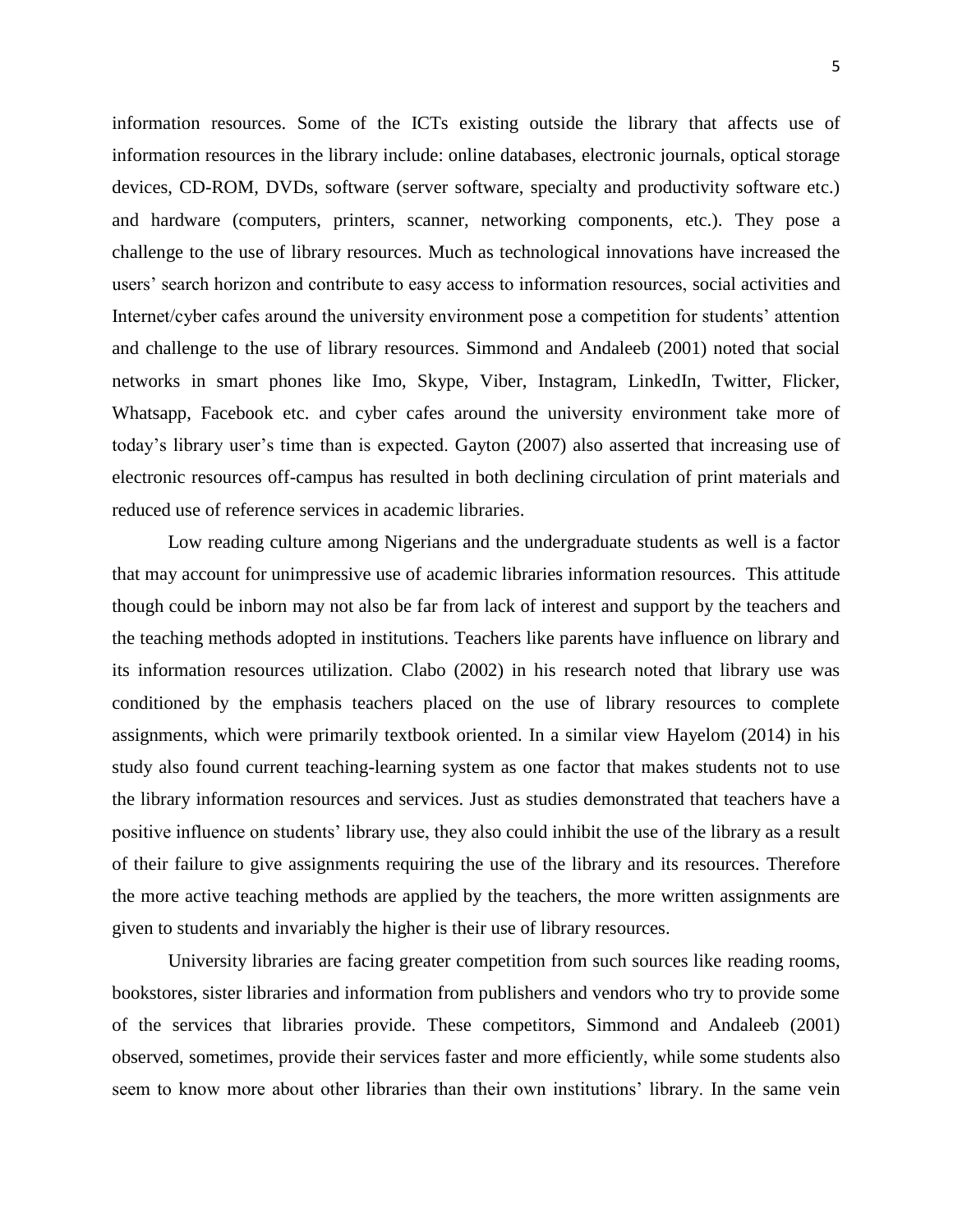Amusa & Iyoro (2013) in their study observed less use of academic libraries due to the availability of, reading-rooms in residence halls and apartments.

Governing authorities are not left out in this clandestine effect on library use. They hold the purse and as an external environment can cause changes in the structure, the attitude of the users and the librarians themselves. They can also serve as agents of political, economic, ethical, social and technological change in institutions of higher learning. For instance, the NUC stipulation of 10% allocation of annual recurrent revenue of universities to libraries is no longer a welcomed support when compared with the present economic recession in the country. This is why Asante (2014) citing Nwokocha, noted that some of the consequences of budget constraints include low patronage; this is to say that libraries and their use grow or shrink with time depending on how much life is infused into them. The academic library is a social service organization that is capital intensive, money is needed for building both its internal and external environment

The extent to which these factors exert influence on users varies from one environment to the other and from one individual to the other. Amusa and Iyoro (2013) in their study found that about 76% of their respondents affirmed that the library environment had a great influence on library use. On the issue of location of the library Hayelom (2014) indicated statistically significant effect of location of library on use of the library information resources. This is because instructor's dormitory/home in Ardaita College is somehow far away from the library.

Librarians operating in these environments must take cognizance of their existence because changes in the external environment for instance affect the organization's internal environment. Like other libraries, information centers and organizations, academic libraries which university library is a part operate within the context of two environments - internal and external. Both environments are interconnected and their impact is a two-way process. While internal context of library consists of organizational structure and functions and the way they are configured in pursuit of specified organizational objectives; each library operates in complex and changing external environments, which frequently produces new challenges which must be controlled to ensure the library's future survival and success (Babalhavaeji & Farhadpoor, 2012). Therefore, any attempt to ascertain the use of information resources must consider not only the internal factors of the library but also the external environmental factors which Nwalo (2001)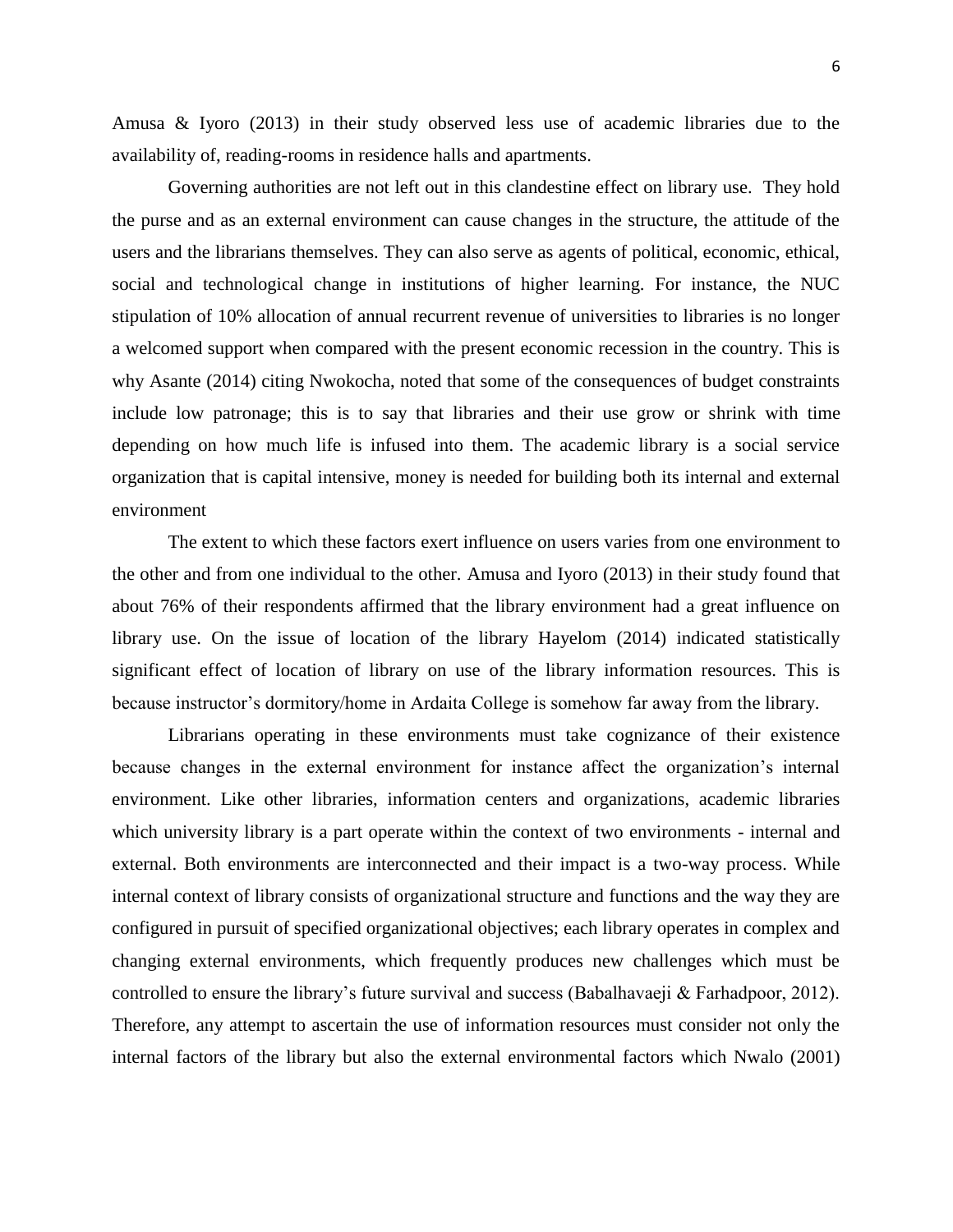tagged the 'operational climate' that could either facilitate or hinder the use of information resources.

#### **Methodology**

This research work adopted two designs. Survey design and correlational design involving a linear correlational design that employed the use of Pearson product moment correlation model. The population of the study is 32,999 registered users. A sample of 379 respondents was drawn from the population of the study using Krecjie and Morgan's (1970) table for determining sample size. Rating Scale was used as the instrument to elicit data for this study. To analyse the data collected for the study, mean scores and standard deviation were computed to answer research question one and to provide basic descriptive statistics that accompany Pearson Product Moment Correlation Coefficients (PPMCC) which are used to answer research questions two and three. The coefficients of correlation obtained are tested for significance using the t-test.

#### **Data Analyses and Presentation**

Research Question One: What are the information resources utilized in the university libraries studied?

#### **Table 1**

| S/N            | <b>Item</b>            | $\overline{X}$ | <b>Std</b> |  |
|----------------|------------------------|----------------|------------|--|
|                | <b>Textbooks</b>       | 2.58           | 1.05       |  |
| 2              | <b>Reference Books</b> | 2.85           | 0.99       |  |
| 3              | <b>Serials</b>         | 2.87           | 0.96       |  |
| 4              | Audio-Visuals          | 2.53           | 1.14       |  |
| 5              | e-Resources            | 2.78           | 1.05       |  |
| <b>Overall</b> |                        | 2.72           | 1.04       |  |

#### **Resources Utilized in the Universities**

Table 1 presented the information resources in the university libraries that were utilized. Data in the table revealed that sub items 23, 24, 25 of item 4 with means of 2.41, 2.48, 2.35 respectively and sub item 35 of item 5 with a mean of 2.49 are not used in the libraries studied. However, the mean score of 2.85 and 2.87 for reference and serials show that they are more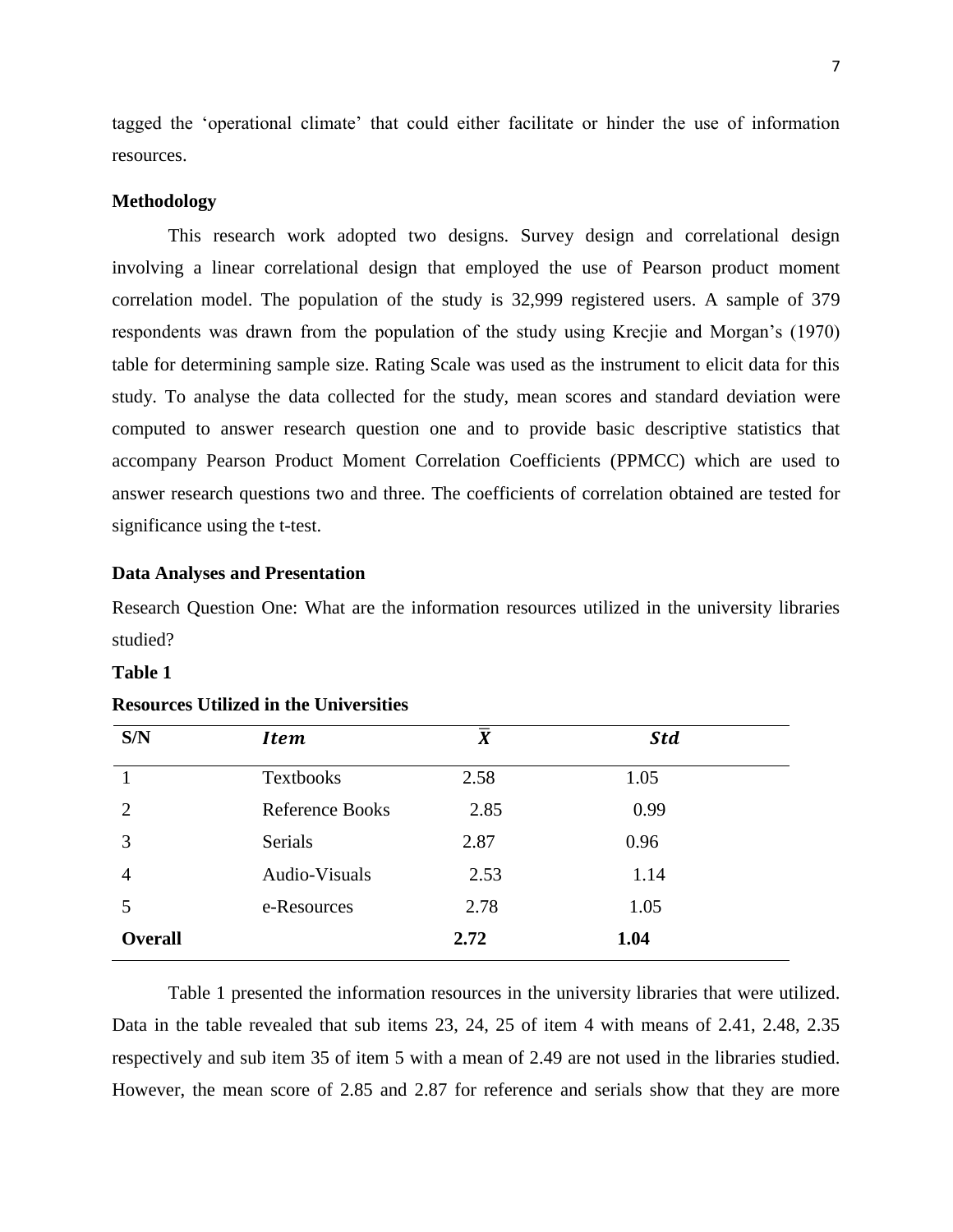utilized than the other types of information resources. Despite the variation, the possession of mean of 2.50 and above by all the information resources listed shows that all types of information resources in the university libraries are used.

**Research Question Two:** What is the relationship between the environmental factors and use of information resources in the universities studied?

**Hypothesis One**: The coefficient of correlation between the environmental factors and use of library information resources in the universities studied is not significant.

#### **Table 2**

**The Magnitude, Direction and Significance of Status of the Coefficient of Relationship between Environmental Factors and Use of Information Resources**

| $\overline{X}_{EnF}$ | $X_{Ut}$              | $n \quad r_{xy} \quad df$ | $t_{Cal}$ |       | $t_{tab}$ | <b>Decision</b>       |  |  |
|----------------------|-----------------------|---------------------------|-----------|-------|-----------|-----------------------|--|--|
|                      | 25.83 99.51 362 0.078 |                           | 360       | 1.485 |           | 1.960 Not Significant |  |  |
|                      |                       |                           |           |       |           | (Not Rejected)        |  |  |

The relationship between environmental factors and use of information resources in the university libraries studied is presented in Table 2. While the mean score of the environmental factors is 25.83, that of use is calculated at 99.51. Also, the relationship between the environmental factors and use of information resources is 0.078 showing a positive but very low relationship. Testing their coefficient of relationship, the  $t_{Cal}$  of 1.485, which is less than the  $t_{tab}$  of 1.960, revealed that the coefficient is not significant at 0.05 confidence level and 360 degree of freedom. Hence, the null hypothesis is not rejected. This shows that relationship between environmental factors and use of information resources is not significant.

**Research Question Three:** What is the extent of the relationship between environmental factors and use of information resources in the federal and state universities studied?

**Hypothesis Two:** The coefficient of correlation between the environmental factors and use of library information resources obtained from the Federal and State Universities do not differ significantly.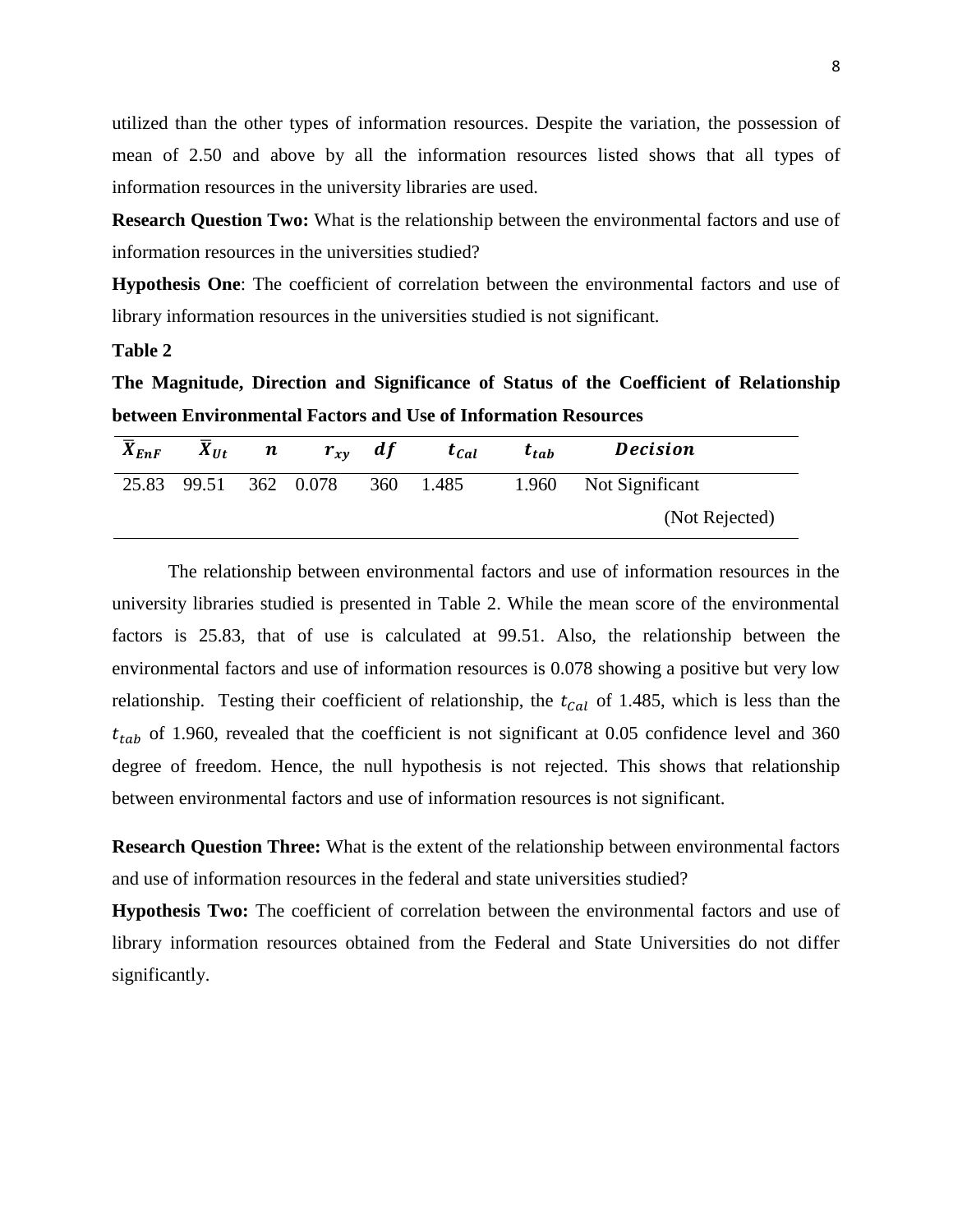#### **Table 3**

**The Magnitude, Direction and Significance of Status of the Coefficient of Relationship between Environmental Factors and Utilization of Information Resources in the Federal and State Universities**

| $X_{EnvF}$ $X_{EnvS}$ $X_{Ut}$ $n_F$ $n_S$ $r_F$ $r_S$ $df_F$ $df_S$ $t_{Cal}$ $t_{tab}$ |  |  |  |  |  | Decision                                                         |
|------------------------------------------------------------------------------------------|--|--|--|--|--|------------------------------------------------------------------|
| 25.72                                                                                    |  |  |  |  |  | 25.97 99.93 200 162 -0.123 0.366 198 160 4.798 1.960 Significant |
|                                                                                          |  |  |  |  |  | (Ho Rejected)                                                    |

Table 3 shows the relationship between environmental factors and use of information resources in the federal and state universities. The mean score of environmental factors in the federal and state universities are 25.72 and 25.97 respectively. The -0.123 index of relationship for federal universities shows a very low negative relationship and 0.366 for the state universities indicates low positive relationship between the environmental factors and use. However, testing their coefficient of relationship, the  $t_{cal}$  of 4.798, which is greater than the  $t_{tab}$  of 1.960, shows that the difference between the coefficients (-0.123 and 0.366) is significant at 0.05 confidence level. Hence, the null hypothesis is rejected. This revealed that the coefficient of correlation between the environmental factors and use of library information resources in the Federal and State Universities differ significantly.

#### **Discussion of Results**

**<**

#### **The information resources utilized in the university libraries studied**

The analysis of data presented in Table 1 shows that majority of the information resources in the university libraries are being utilized. This finding supports Nwokedi and Ogundare (2005) assertion that one major objective for which libraries are established is to ensure that maximum use is made of its resources and services. However it is not in agreement with the results of studies on use of library information resources by Ajiboye and Tella (2007) in Botswana and Agboola (2010) in Nigerian universities where underuse of most of the library information resources by the undergraduate students were recorded.

#### **Relationship between the Environmental Factors and Use of Information resources**

The relationship between environmental factors and use of information resources is reported to be very low and insignificant. This indicates that the existence of the environmental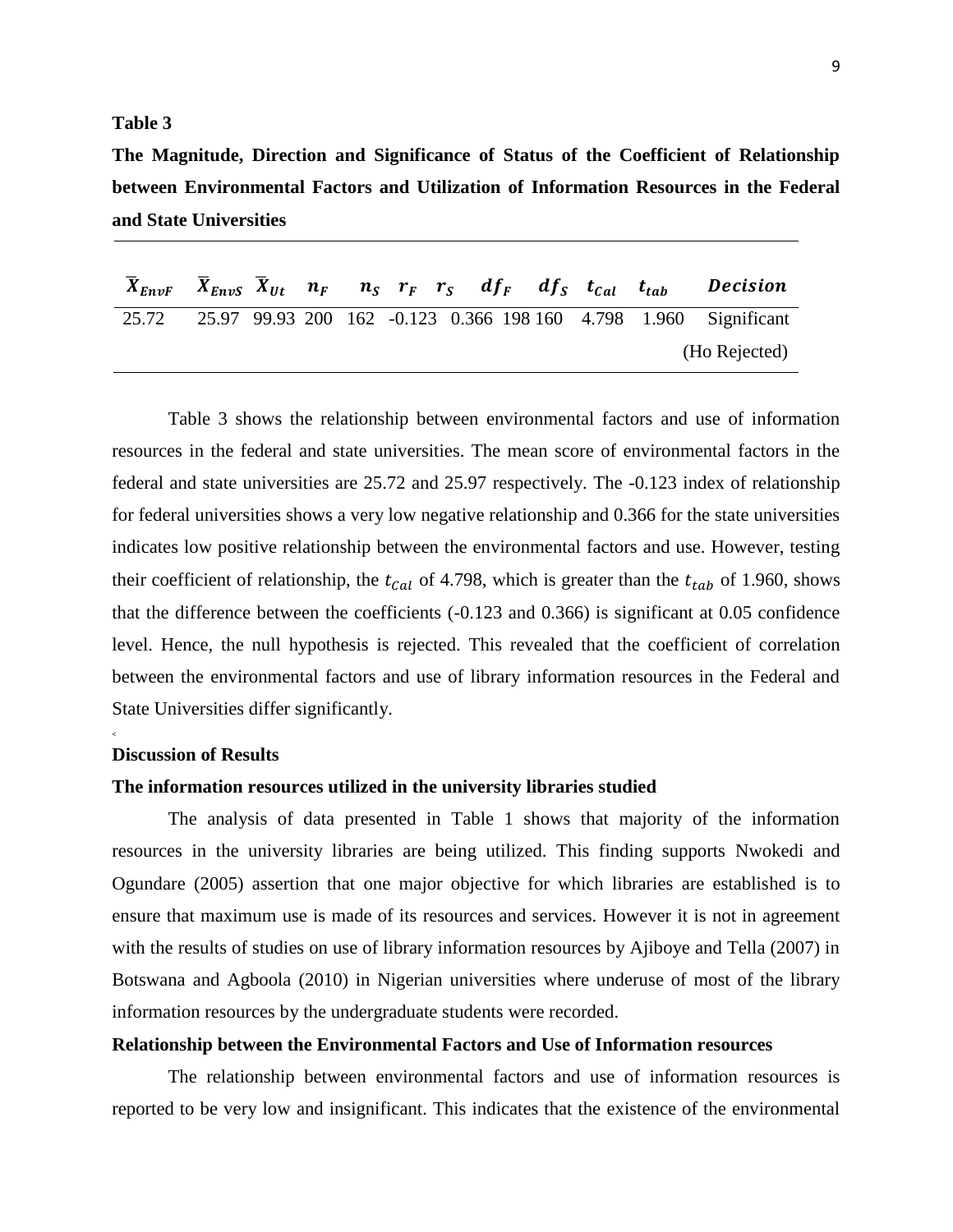factors rarely detract students' attention to their use of library information resources and where it does, the influence is not felt much. The finding however, negates the result by Amusa & Iyoro (2013) where observation of less use of academic libraries due to the availability of alternative information systems like, Information and Communication Technology gadgets, the internet, reading-rooms in residence halls and apartments was made. It is also not in agreement with Simmond and Andaleeb (2001) observation that, students seem to know more about other libraries than their own institutions' library, and that social networks in smart phones and cyber cafes around the university environment take more of today's library user's time than is expected thus posing a challenge to their use of library resources. Still negating this result are findings of Clabo (2002) and Hayelom (2014) where library use is reported to be conditioned by the emphasis teachers place on academic assignments and teaching-learning systems or methods. To them, lack of interest and support by the teacher are hindrances to students' use of library resources. The more active teaching methods are applied by the teachers, the more written assignments are given to students and invariably the higher is their use of library resources.

This contradictory finding could be attributed to the student's increased reading interest and observance of the need to use the library and its information resources for their academic growth despite the existence of the detracting environmental factors.

## **Extent of the Relationship between Environmental Factors and Use of Information Resources in the Federal and State Universities Studied**

The extent of relationship between the environmental factors and use of library information resources in the federal universities is negatively very low and positively low in the state universities and also differ significantly. This result shows that although the environmental factors exist in the universities, the extent to which they influence use is felt more in the state universities than in the federal universities. This could be as a result of the nature of their library in terms of conducive atmosphere, cheaper internet services, staff-user relationship, provision of conveniences etc. which can make the users ignore external deterrents like cyber café, classrooms, and lecturers' manuals among others. It could also be attributed to the ability of the parent body to control the complex and changing external factors which according to Babalhavaeji and Farhadpoor (2012) frequently produces new challenges which must be controlled to ensure the library's future survival and success. This finding however negates Palmer and Hartely (2002) and Hoffmann's (2015) opinion that environment comprises all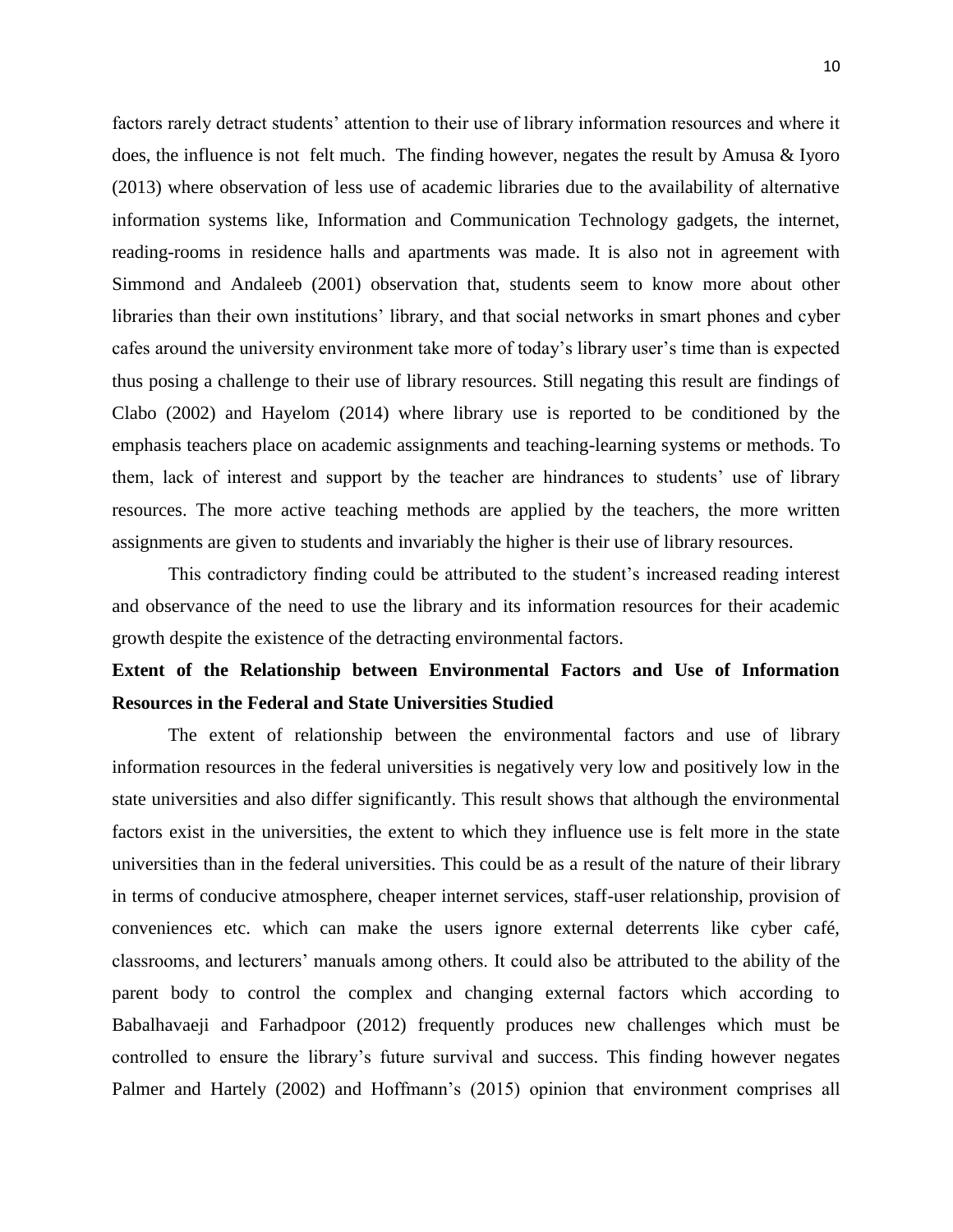forces, events and space surrounding a human being, which exerts impact on him and influences his living conditions.

#### **Conclusion**

Although it may not be possible to predict or change the elements and forces of these external factors to appreciable extent, they are sources of information and need to be observed. Institutions need to carefully watch the factors as they may become significant over a period of time and any significant change in it can instantly affect them while any delay in response could be lethal for them. It can therefore be concluded from this study that knowledge of the environmental factors will help to plan on strategies to encourage the use of information resources. The result of the study shows that all types of information resources listed are used in the university libraries studied; the relationship between environmental factors and use of the information resources is very low and insignificant and the extent of relationship between the environmental factors and use of library information resources in the federal universities is very low, negative and significant but low, positive and significant in the state universities. The implications are that, the student's academic performance will be high since they are appreciative and interested in the information resources provided in the library; the student's have come to understand that the library is very important for their academic growth despite the existence of the environmental factors. Also, the academic performance of students in federal institutions is bound to be slightly higher than those of state institutions since the extent to which environmental factors influence use of information resources is felt more in the state owned universities than the federal universities.

#### **Recommendations**

Although all types of information resources listed are utilized, some resources are still neglected in the various groups therefore the library management should strive to encourage the use of all the library information resources through adequate user education programme in and outside the library environment.

Despite the insignificant influence of the environmental factors on utilization of information resources, the fact that they even have trace of detraction calls for university management to under study the environment and find out those detracting factors to either remove them, work on their control to guard against their negative impact. This is based on the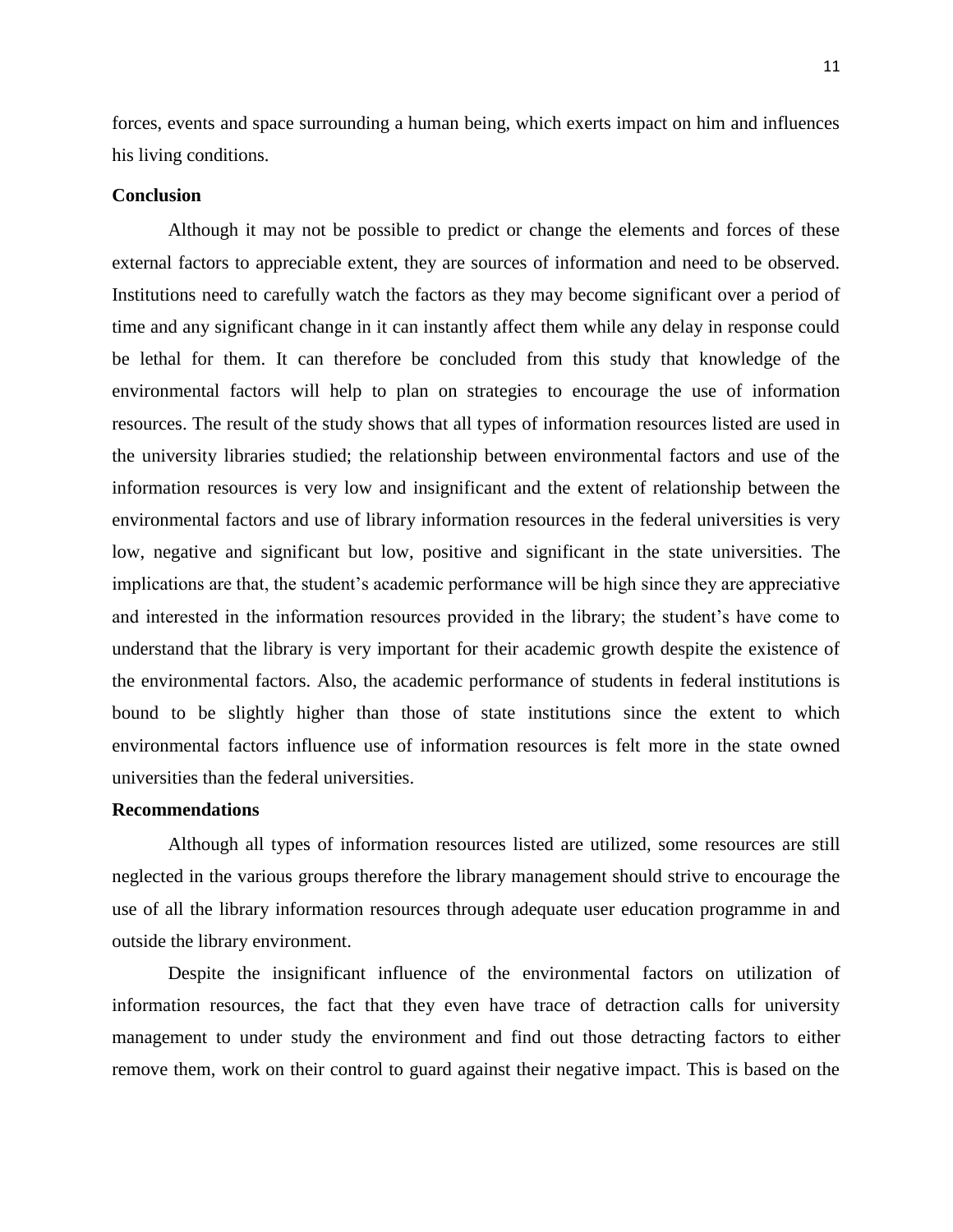premise that a little drop of water makes a mighty ocean, thus an insignificant effect will one day become significant if it is not checked.

The state universities should endeavour to monitor the existing environmental factors while the spread of new environmental factors are strictly checked.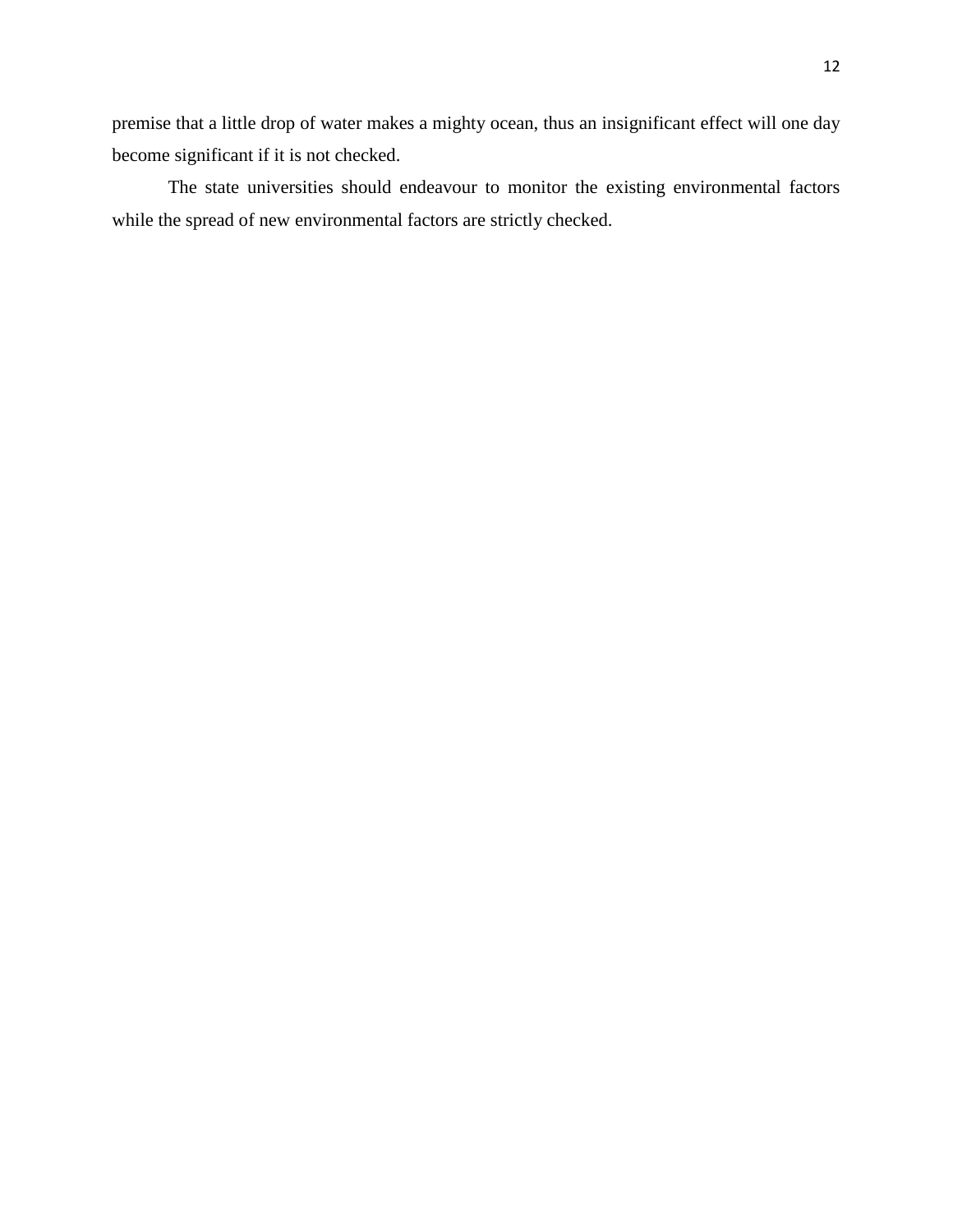#### **References**

- Agboola, I.O. (2010). Use of print and electronic resources by agricultural science students in Nigerian universities. *Library & Information Science Research, 32*(1), 62-65. Accessed 12/6/2017
- Ajiboye, J. O., & Tella, A. (2007). University undergraduate students' information seeking behaviour: Implications for quality in higher education in Africa. *Turkish online Journal of Educational Technology, 6*(1), 40-52. Accessed 12/06/2017.
- Amusa, O. I. & Iyoro, A. O. (2013). Influence of library environments, instructional programs, and user-librarian collaborations on library use by undergraduate students in Nigeria. *Chinese Librarianship: An International Electronic Journal, 35,* 72-86. [www.iclc.us/cliej/cl35ai.pdf.](http://www.iclc.us/cliej/cl35ai.pdf) Accessed on 5/3/2016.
- Asante, E. (2014). The effects of budgetary constraints on the operation of academic libraries in Ghana. *Library Philosophy and Practice* (e-Journal), 1-9. Accessed 2/6/17.
- BabalhavaejI, F. & FarhadpooR, M. R. (2012). Academic libraries' external environment and environmental scanning by managers of central libraries of Islamic Azad Universities of Iran =AkademikKütüphanelerinDışsalÇevresiveYöneticilerinÇevreselTaramaları**.** *Bilgi Dünyasi*, 12 (2), 280-294. *Library Philosophy and Practice* (e-journal). http://digitalcommons.unl.edu/libphilprac/730 Accessed on 12/3/16.
- Babalola, G. A. (2012). *Influence of job motivation, demographic and environmental factors on librarians' productivity in colleges of education in Nigeria.* (Ph.D Dissertation, University of Ibadan).
- Bitagi, A.M. (2013). *Information resources utilization for research by scientists in Agricultural Research Institutes in Nigeria.* Seminar presented at the Faculty of Education, University of Nigeria, Nsukka on 25<sup>th</sup> May.
- Clabo, C. A. (2002). A study of the library use practices of high school students in three East Tennessee Counties. School of Graduate Studies East Tennessee State University (ethesis and dissertation).
- Gayton, J. T. (2007). Academic libraries: "social" or "communal?" the nature and future of academic libraries. *The Journal of Academic Librarianship*, January [jgayton@library.wisc.edu.](mailto:jgayton@library.wisc.edu)